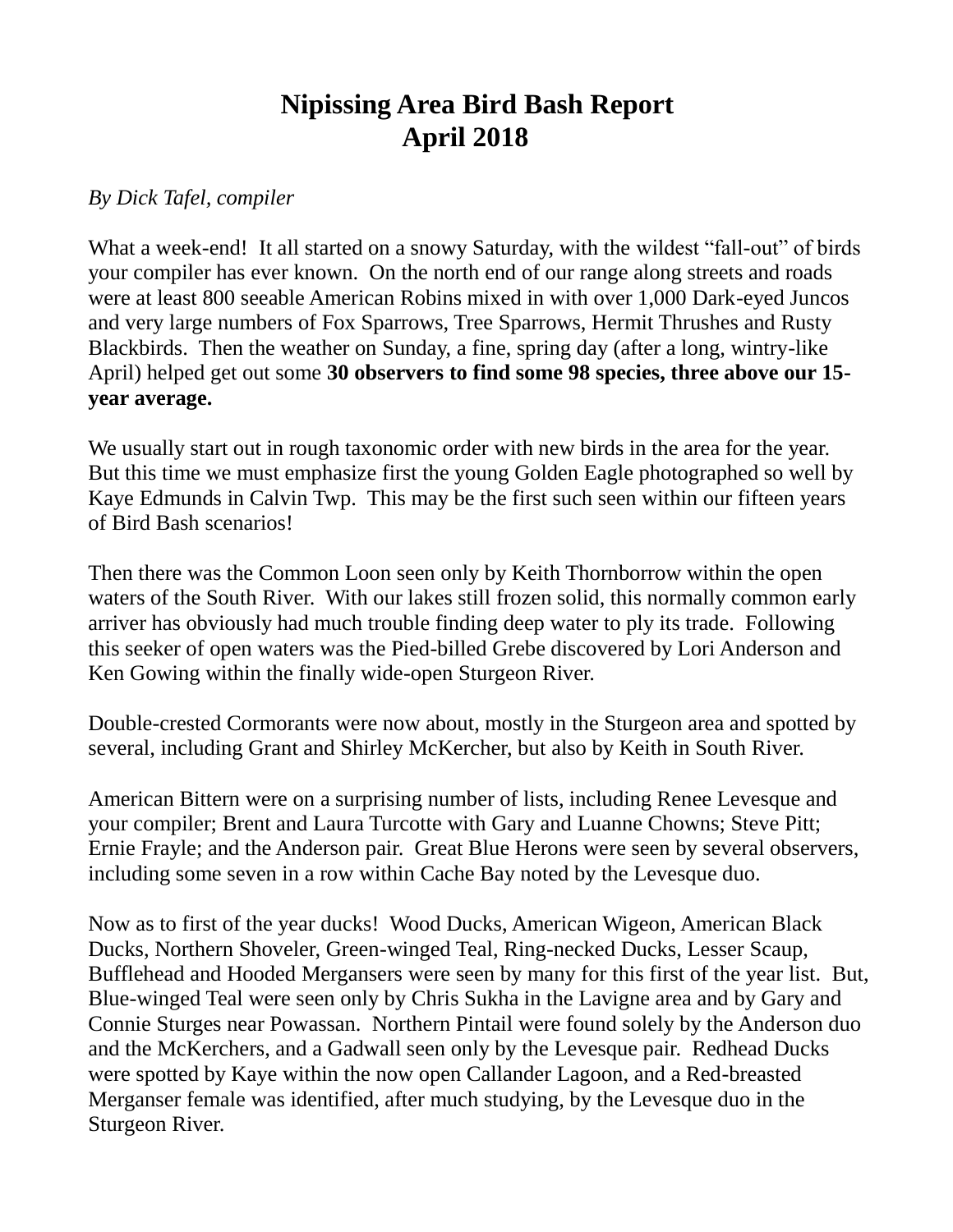Predators were fairly widespread. Osprey were observed by many, including Therez Violette within Sturgeon Falls, and Lloyd and Janet Sparks near Wolfe Lake, who also identified a Sharp-shinned Hawk, as did Keith. Northern Harrier were noted by a fair number, including Rose McClelland and Ernie Frayle. A Broad-winged Hawk was seen by the Sturges, Chris and the Levesque pair. American Kestrel have become fairly common once again, being spotted by Rose, Matt Procunier and several others.

A Great Grey Owl was on Ernie's list, after a few had been seen recently within Calvin Twp.

Sandhill Cranes! Once very rare around here, they have become almost numerous. Some 40 or so were near the east shore of the Sturgeon River, off Quesnel Road, and observed by the Levesque pair, the Anderson duo and the McKerchers. They also were found by Chris in the west end.

The only shorebirds discovered were Killdeer by the Anderson duo, the Turcotte foursome and Chris, who also saw Greater Yellowlegs, as did the McKerchers, the Sturges and the Levesque duo, who also found Wilson's Snipe, as did Steve, the Turcotte foursome and the Anderson pair, who also noted American Woodcock, as did Chris. (What a sentence!)

Arriving Ring-billed Gulls were observed by many.

Belted Kingfishers had suddenly become fairly common, seen in large numbers (up to 15) by the McKerchers and the Levesque duo, by the Anderson pair and by Keith.

The Yellow-bellied Sapsucker had just recently appeared, being noticed by several; the Northern Flicker, likewise.

Eastern Phoebes, as usual, were the first flycatchers to arrive and were enjoyed by many participants. A Warbling Vireo was found by the Sturges.

Both Barn Swallows and Tree Swallows were seen by the Anderson duo, while Kaye, Keith, Rose, the Sparks and Ernie also saw Tree Swallows.

Winter Wrens were discovered by the McKerchers, the Sturges and Chris.

Golden-crowned and Ruby-crowned Kinglets were on several lists, but the Eastern Bluebird was enjoyed only by Steve near Astorville and by the Levesque pair (one bird all by itself at the edge of Highway 17). The latter pair also enjoyed very many Hermit Thrush, as did many others. The American Robin had arrived in huge numbers and was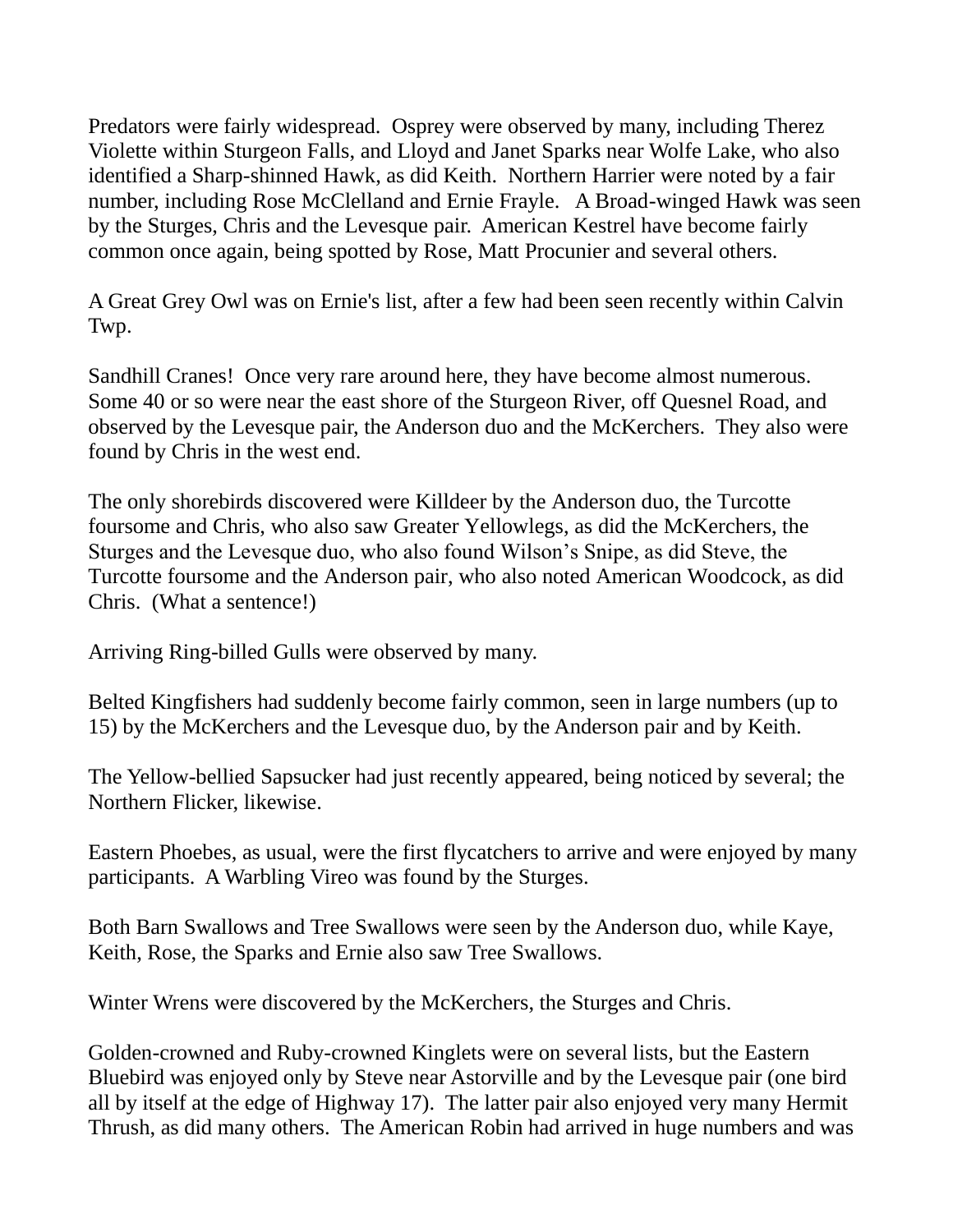certainly enjoyed by most, many of whom had been concerned by its slow-awakening. A Brown Thrasher was discovered by the Sturges, the Sparks, Kaye and the Turcotte foursome.

Warblers: Only three during the Bird Bash so far - Pine by Elsa Tafel and your compiler (at their feeder), and the Turcotte quartet. The latter group also saw Yellow-rumped, as did Chris, the Sparks and Kaye, who also found a Palm.

This year's new sparrows: The normally quite rare Fox was especially numerous this April. These sparrows were a big part of the fall-out on Friday night and were seen in large numbers by the Levesque pair, Chris, John Levesque, Pam and Peter Handley and by the Turcotte foursome. The latter, the Levesque pair, Chris, and the Sturges were the only ones to observe Swamp Sparrows. Song Sparrows were seen by many. Whitecrowned were spotted solely by Keith, near South River, and by Ernie and Steve in the east end. Savannah Sparrows were noted by the McKerchers, the Turcotte foursome, the Levesque pair, Chris, Steve, and the Hasler duo.

Rusty Blackbirds were in unusually large numbers watched closely (to ensure they were not Brewer's) by the Levesque and the Anderson duos, by Chris, the Chowns (at their feeder) and by Keith.

Brown-headed Cowbirds were noted by the Chowns, the Sturges and Ernie.

And that concludes the new birds seen during a Bird Bash so far this year. The huge fall-out from Friday night no doubt caused lots of new species to be discovered and enjoyed within our area after a frustrating cold and snowy April.

Now to get to the birds previously noted during our first 3 months: That starts with the Turkey Vultures. Only one had been observed in our March Bird Bash. But in April's, very many were about and were observed by several of us.

Two Trumpeter Swans were discovered by the McKerchers and by Chris in the Lavigne area. Canada Geese were now here in large numbers, seen by most all over the place – with a lack of open water obviously frustrating them for more northerly ventures.

As to ducks previously noted: Mallards were still ubiquitous, as were Common Goldeneye and Common Mergansers.

Among predators, the Cooper's Hawk was observed again, this time by the Hasler duo. A Red-tailed Hawk was discovered by Chris in the west end and by Ernie in the east. A Rough-leg was identified by Kaye and also by the Levesque pair who spotted one near Wasi Road. Bald Eagles, now almost to be deemed a common bird, were seen by many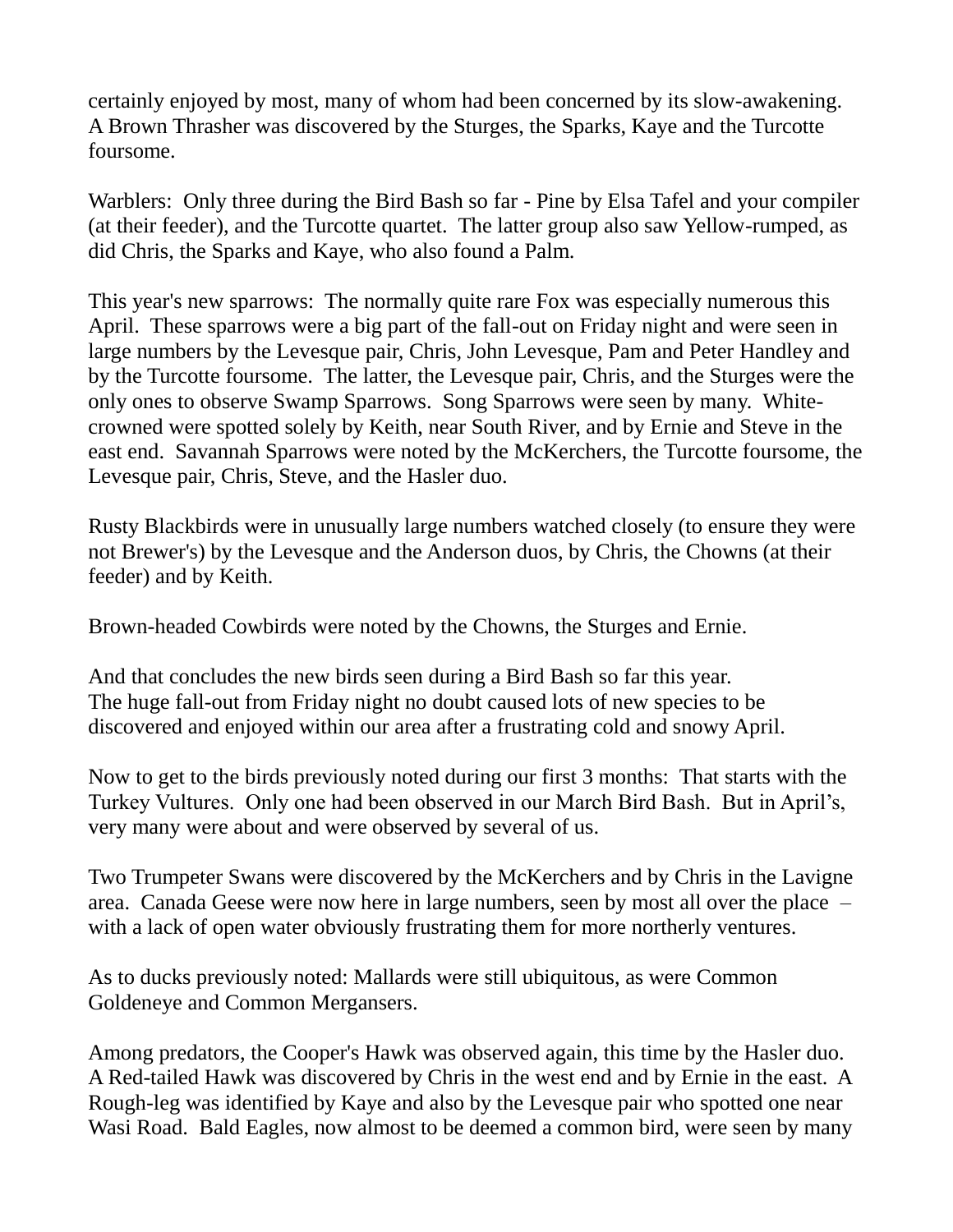participants. Merlin were noted by the McKerchers, the Turcotte foursome and the Levesque pair.

Ruffed Grouse were discovered by several of the groups. Wild Turkey were on the lists of Keith, the Anderson duo and the McKerchers.

Herring Gulls were now widely distributed in large numbers.

Rock Doves were all over the place, while Mourning Doves, though fewer in number, were seen by many.

Downy, Hairy and Pileated Woodpeckers were, as usual, on many lists.

Just a few Gray Jays were noted - by the Hasler pair and by the Sturges. However, Blue Jays were widespread. American Crows were even more numerous than on previous lists, with most now having arrived from their southern migration. Common Ravens were still here in fair numbers.

Horned larks were discovered again, this time by Chris in the west end.

Of course, Black-capped Chickadees were almost everywhere, as were both the Redbreasted and White-breasted Nuthatches. However, Brown Creepers were seen only by Mary Ann Kenrick and Chris.

European Starlings were, of course, almost everywhere.

American Tree Sparrows had arrived now in large numbers and were noted by several observers. Chipping Sparrows, though fewer in number ,were seen by many, including John Levesque, Linda Stoner, the Anderson pair, the McKerchers, the Sparks, Steve and the Sturges. White-throats were noted by the Chowns, Therez in Sturgeon, Mary Anne and Matt, among others. Dark-eyed Juncos, in absolutely huge numbers, were upon very many lists.

Lapland Longspurs in their pretty spring plumage and Snow Buntings, both seen in a field off Quesnel Road, Sturgeon Falls vicinity, were on the list only of the Levesque duo.

Red-winged Blackbirds were now fairly widespread, as were Common Grackles.

Purple Finch, Pine Siskin and American Goldfinch were at most feeders. Common Redpolls, however, were noted in the west only by Chris and the Levesque pair.